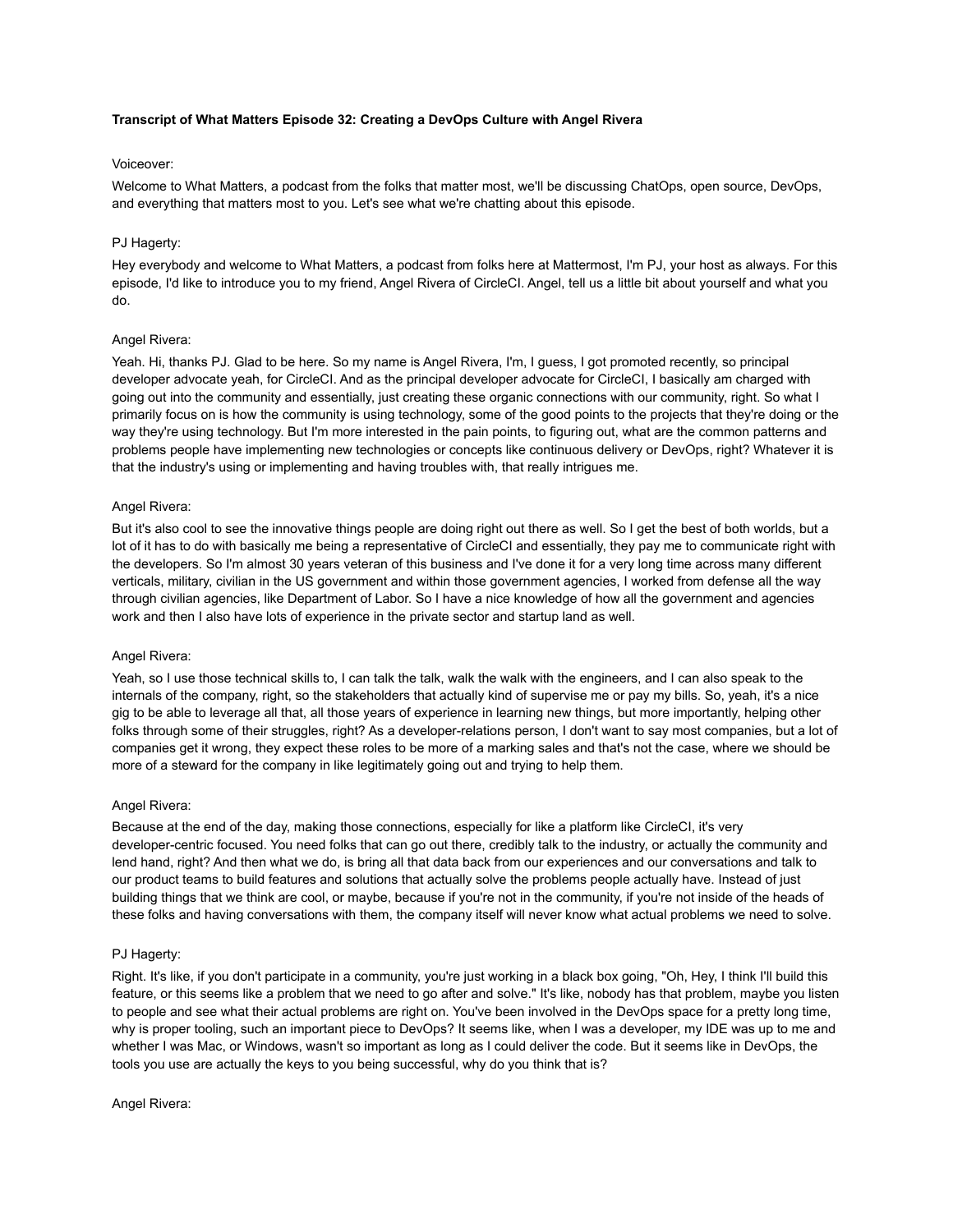Oh, wow. Yeah. There's a lot there, the reason why is, I'm a firm believer in DevOps as a concept first, right? So you and I have had many conversations about the industry-

PJ Hagerty:

Yes we have.

### Angel Rivera:

Marketing, buzzwords, they're all well and good, we have to live in this world and that's part of it. But I think the biggest problem people have with DevOps, is understanding what it really is, or what it's intended to be.

### PJ Hagerty:

Right. The practical application of it.

### Angel Rivera:

Yes. I'm just going to say it's about your culture, so like every organization is different, well, let's start with the individuals within your organizations. They are all different, they are solo human beings, they have their own quirks, unique traits, whatever, but that's the reality of things. And the biggest problem in the industry with the term DevOps that I have is, folks don't really understand it's about culture building, so taking those individuals into consideration, the personalities, the way they work, and then being able to orchestrate those personalities within the team, that's super important. So if you're kind of leading the charge in your team, you should be able to figure out like, how people work and respond to each other. And once you have that down, I think that's when you start your DevOps journey, right?

## Angel Rivera:

You have to kind of build a sort of consensus, no one's ever going to be like, always kumbaya and I've been on teams where we had that and it was cool, but most of the time it's going to be, first figuring out your humans and then figuring out how you can all work together. And once you have some internal understandings, communication is key, things like that and build a culture of like, "There is no blame here, let's, if one fails, we all fail kind of situation," then I think you can start actually looking at DevOps. Because once you have that interaction, it's working, your developers are actually functioning very well together, they're semi-friendly with the ops team, because those in DevOps already think, "Oh no, it's developers doing operations and operations doing development work" that's not nice.

### PJ Hagerty:

No, no, no, no.

### Angel Rivera:

Yeah, you will always have that difference because that's just the nature of the roles, like people's talents or yeah. Some people are-

### PJ Hagerty:

Well, it's like you said, you're hoping to have that lovely come to Jesus kumbaya moment where everybody's like, "Oh, the team works together and everybody's together, this is great." But that's also like, you can't be like, "All right, so we got to that point now, let's only focus on tools and stuff and start getting the job," it's like, no, that requires a maintenance unto itself. You can automate a lot of stuff in DevOps, you can never automate like the communication relationship part of it.

### Angel Rivera:

Right. Well, I mean like, so to answer your question about the tooling, right? So proper tooling that's... Long story short, before you even think about tools, this is just one of the things I wanted to get out there, so start thinking about you're humans, how your processes are actually working. And the reason I say this is, I get asked all the time like, "Hey, I'm on Jenkins or some other tool, but I switched to CircleCI and our release cycles are still like the same, they haven't shortened at all," whatever. They're trying to release a process in place to shorten that release time for their software changes.

Angel Rivera: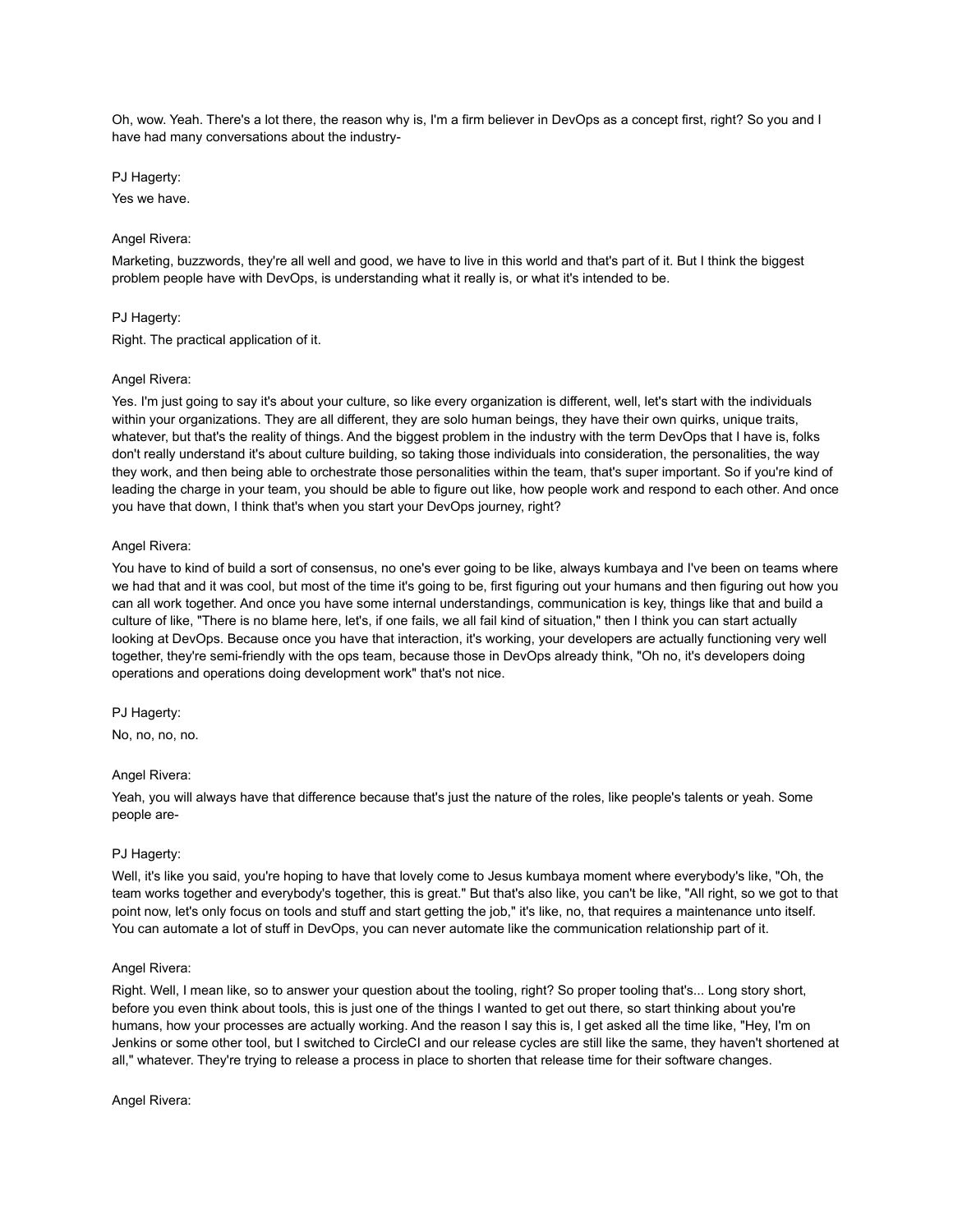And I, at that point, that's a red flag, I've heard this so many times, I start asking about the culture, the cultural problems like, "So how are you developing the software? How are you getting the feedback, what does that look like? If there's a problem, how do you handle these failures?" And then they start talking to me about how they don't even have processes to handle, everyone's just kind of siloed. And then some release, I guess, release managers, what they call it is like, checking all the work before it gets-

# PJ Hagerty:

Yeah. And then sending it out.

# Angel Rivera:

Proceed. So I'm like, well, that's a problem that you have, it's a cultural problem, not a tool problem. At the end of the day, without you fixing those cultural problems, you're going to have the same problems, even in any tool, doesn't matter, Jenkins, CircleCI or whatever, GitHub Actions, if you don't have those cultural problems nailed down in respect to your DevOps, implementation or adoption, then you're going to realize real quick like, "Wow, there's a different problem, not the tool."

# Angel Rivera:

I always tell folks like, "You can go ahead and jump in and pick a tool" that's fine, pick whatever you like, but while you're investigating these tools or at least using these tools, make sure that your processes are matching up with your pipelines because that's the biggest problem, your SDLCs should reflect, or your plan should reflect the elements within your SDLCs and automate those bits that fit your software practices. So every company is different, every organization team is different, so that's why like, DevOps is very dynamic. It has to be dynamic because it has to fit specific teams and then you match the tooling to your processes. That's how I like to tell people.

# PJ Hagerty:

Yeah. It seems like you're saying, some of the people you've talked to, and I know some of the people I've talked to, so I'm sure you experience the same thing, kind of have that feeling, it's like, well, parents aren't talking to each other, so what are we going to do? We're going to bring in a tool, is going to figure, "The reason why we can't communicate with ops right now is because we don't have CircleCI, so let's just sub CircleCI on there and that'll solve the problem." Well, no, that's not going to solve your problem because your problem is, the people are communicating, it might be that, maybe Mattermost could help you because you'll communicate at least. But the problem is, you're not communicating, kind of get back to what you were talking about with your job as principal developer advocate, your job is to go out there and communicate and participate.

# PJ Hagerty:

You kind of have to have the same thing internally for a DevOps team to be successful. People need to communicate and they need to participate, they need to be able to give that feedback and share like, "Hey, yes, I'd love to use a tool like CircleCI, but I find that when we're giving this off to QA, they're not getting back rapidly enough and therefore, I actually can't get it into the pipeline." The second part of that state mean it's a lot more important than the first part.

## Angel Rivera:

Yeah. For sure, I can't stress enough, get your culture straight before you even try to tackle anything because, and what I mean by that is, like I said, there're individuals, right and most people want to contribute, be equal partners in a team. I mean, yeah, you have the showboats and the primadonnas here and there, but even those folks are still willing to kind of work with everyone. And one of the major things, I think, the industry's kind of... I'm starting to see ramblings of this and examples of this and conversations, just have a space for folks or an environment for folks to own things and not necessarily be told what to do.

## Angel Rivera:

If everyone has some skin in the game and they feel like their decisions, or they're able to make decisions without being penalized for mistakes, so build a culture of where failure is actually expected and you learn from that, that's the main thing. I think the easiest and biggest thing you could hit with a culture change, is that, right? Let's stop blaming this one and that one, let's take, one fails, we all fail and let's learn from these failures, expect the failure, embrace that shit because that's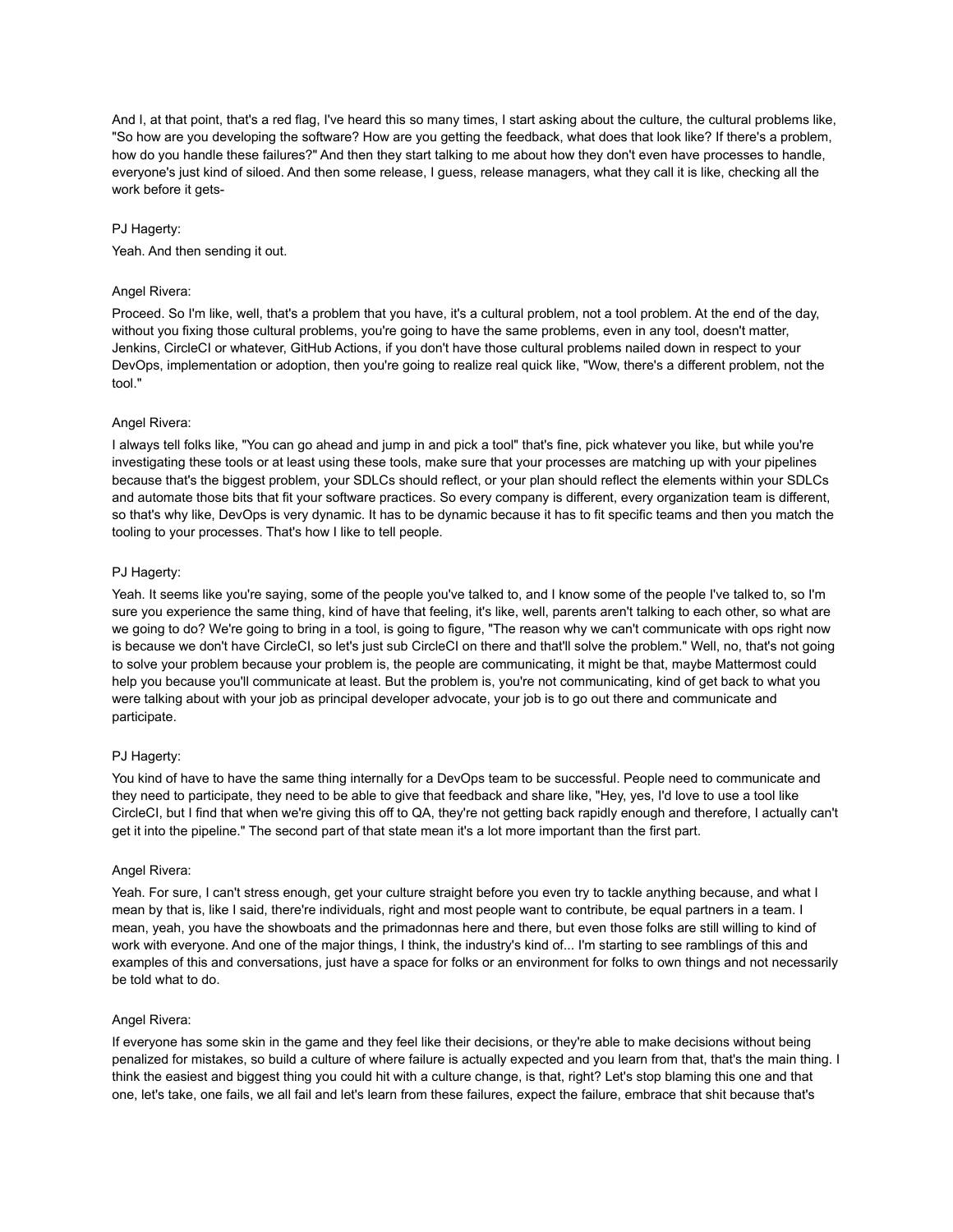how software gets better and things get better, we learn from that and embrace it. But once you have that culture where folks are comfortable and that's, it's all about trust, they have to trust that they're not going to be penalized or-

### PJ Hagerty:

Or pushed back on.

### Angel Rivera:

Retribution, yeah, for their mistakes or their ideas. Because once you knock all those intimidation barriers, man, I tell you, it's amazing that things that a small team that's like humming along the things they can accomplish, it's pretty amazing.

### PJ Hagerty:

Exactly. What do you think of the idea of people publishing their film? I know it was a big deal when cloud outages started to happen and companies like GitHub started to publicly say like, "Listen, here's what happened, here's the outage, here's how we took care of it." But do you think that it would benefit DevOps teams be like, "Hey, so we tried to start our DevOps journey, here's every pain point that we hit along the way, here's how we fixed it," do you think that it would benefit people to see that kind of content out in that world?

### Angel Rivera:

Yes. I'm a big fan of that because think about it, man, like you can't hide the sun with your hand, if there's an outage on GitHub, you know there was bad sit going down somewhere. And I think it's actually a duty for all these tech companies to be doing this kind of stuff because it only educates the folks who are coming up in industry, like the small organizations that are growing and who want to be like the Googles, Facebooks, GitHubs, whatever, there's a couple reason why you should do it, just because I think it's good and incredible for your company and your team. Most people on those teams, we know a few people that work at those companies, these are solid, like geniuses in my mind, some of them and yeah, they're all about transparency. I think being transparent just brings that credibility to your company, to your teams and endears people to your business because like, yeah, you're being super honest about what happened.

### Angel Rivera:

And I personally enjoy that more than having to read about a security breach and how it was handled badly for like a year and a half and it had my credit information, if that makes me want to go ask through that company. But if the company says, "Hey, this is what's going on, this is what happened, this is why, this is how we're mitigating" and keeps you in the loop on that, I think you kind of stay a little loyal to that because you feel like, "You know what? They're telling me everything they can tell me."

## PJ Hagerty:

Right. And there's also the kind of the nice gracious, I can learn from this, or we can learn from this mistake that if somebody made, so I don't make that mistake down the road. And I think that's the part, there's like open sourcing, like knowledge open source, not just open source stuff, but like, you're open sourcing your experience, the people could be like, "All right, listen, I saw that CircleCI did this thing and they screwed up our build and people's pipelines didn't run." Oh, that's rough, but they were open about it and said, "This is what they did, so we know what to do if that ever happens again and we know we shouldn't use Bob's four day DevOps program as a way to train new employees because that's what they did and that's where the mistake got made." I don't know, there's no such thing as Bob's four day DevOps program, I just made that up.

### Angel Rivera:

Actually, I think there is, but I'm just kidding.

PJ Hagerty: I would, Sam's 24 hours of DevOps.

Angel Rivera:

It's a blog post on like dev tools or something.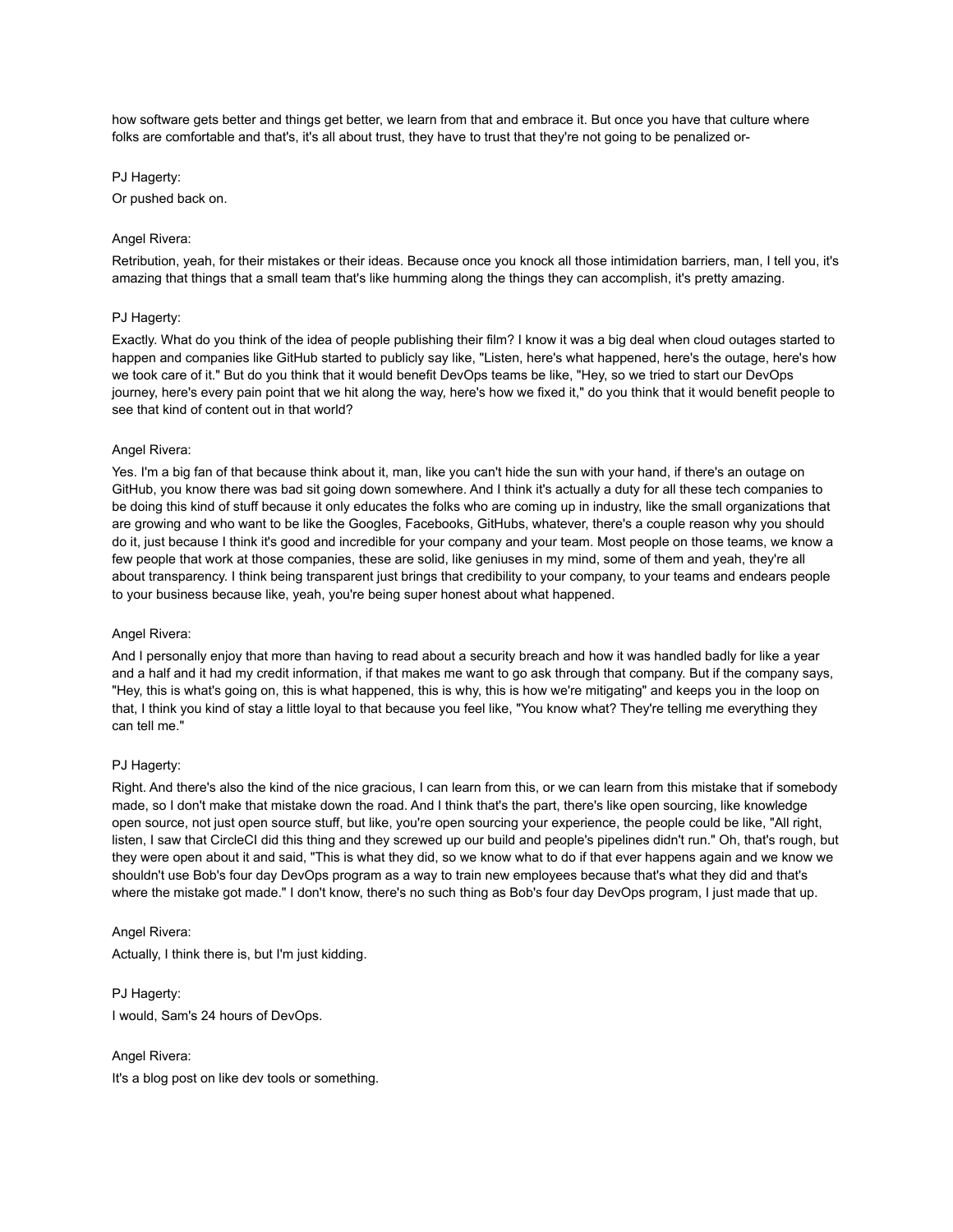# PJ Hagerty:

Probably. Yeah. A two-minute read Medium article to cert you're on DevOps. Well, I think that's an interesting thing to try kind of transition to like, DevOps has been around for a while, it's been like 15 years. I want to say like 15 years now since like the initial meeting that they were like that we're going to call it DevOps, this is what it's going to be like and Patrick Debois and Andrew Clay Shafer were like, "This is our whole plan," but at the same time, especially with bigger companies, they're just discovering this now. I know that back in 2016, I was at a company that had just discovered Agile and they're a fairly large company, I'm not going to say their name, but they just been like, "Have you heard about this Agile?" I was like, "The thing from another 1990s, the Agile manifesto thing?"

## Angel Rivera:

Late 1980s, sorry.

## PJ Hagerty:

They're like, "Yeah, we just found out about this" and I'm like, "Hmm, okay, that's interesting." And I feel like some companies are just discovering DevOps now, do you think that there's a heyday or do you think it's still like an uphill climb for people to get that DevOps is a cultural concept, not a set of tools that you use to apply as a bandaid to your problems.

### Angel Rivera:

Yeah, I think the fact that you just said, it was 2016 and this company kind of said, "Oh yeah, we just discovered this Agile thing, if you look me, if you ask me, I contribute that too, the industry is changing. So yeah, all right, it took them, I don't know, let's say 16 years to come around to knowing about this or at least looking at it. And I think that there's a couple reasons for that, I experienced this as a young developer operator, whatever, back in the day you had some of the OG tech guys, right? These guys are like hardcore, so they had their whole methodology for doing things and they were not open right to change for a couple reasons, job security, they kept all that knowledge inside so that they were the people to lean on when you needed things done.

PJ Hagerty:

They were the heroes?

## Angel Rivera:

They were the heroes, but some of them were just stubborn, it's okay, it's like the territory. And I mean the people in the industry are changing, that's generational, I think, since we're now, when I was in, there was only like maybe two generations of tech when I started, now we have how many? Like five generations and it's just growing. And the way that I learned that you learned probably back in the day, is not the way no the newer generation is learning. So that's one of the things that I keep my mind on across the board, when I'm looking at DevOps and how people kind of bring things up, I look at like, okay, so, and it's probably a bad way to look at things, but I segment people into generations and a lot of times, it's the conversations that I have like with you, we talk about, oh, back in the day and then I talked to some of the younger-

### PJ Hagerty:

Remember when we just coded an HTML and CSS, those were the days.

### Angel Rivera:

Yeah. But at the end of the day, that's the aspect or yeah, that's where my mindset is, it's like, "All right, these are generational." And then I hear people get frustrated with the newer generation, I'm like, "Look, you had to crack, we had to crack open books and we had to get our hands dirty, there's a whole new way of learning, you have YouTube, you have TikTok, you have Twitter, you have all kinds of new medium, which is great, but we're not used to that." So that's the disconnect and at least for me, I try to keep an open mind, I think, as a developer relations person, I need to be able to talk to all of those folks. But getting back to like the companies, for me, that's a change, I like to see. Yeah. It's a little late in the game, but at least it's changing.

## Angel Rivera:

And I think, again, it's the generations, right? So the OG, knuckleheads that don't want to make change, they're actually retiring or they're just through attrition, they're dropping off. And now you have like, I guess, us, myself, yourself, and some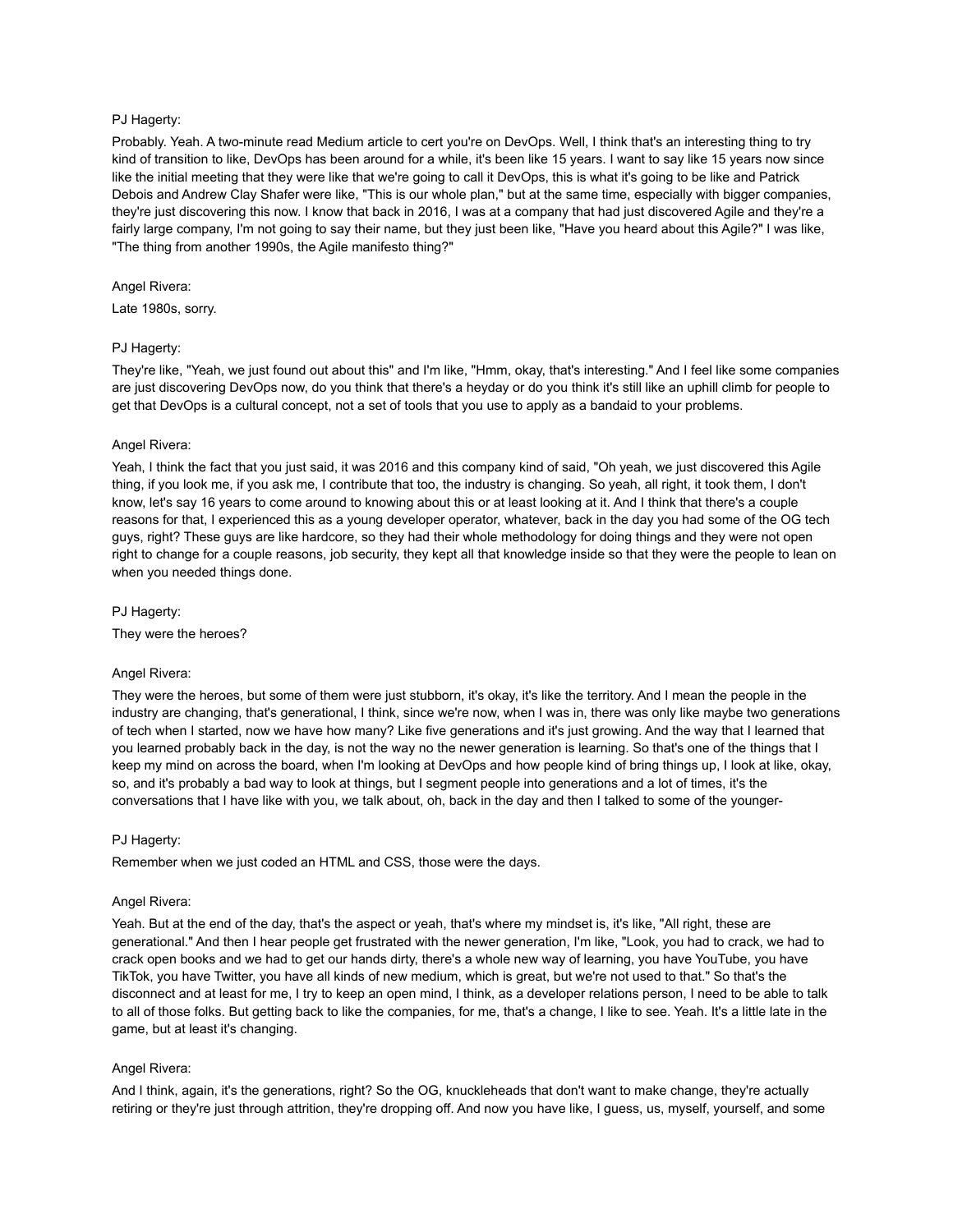other folks in our kind of generation that are open to change, we've always been open to change, we've always been open to innovate. And I think that's changing and the company management is also changing, but there's also been a lot of realizations in technology. So we're becoming more efficient, we want to get things done, we want to work with the business people. Before, remember it was like, "I'm a developer, why am I in this stupid requirements?"

# PJ Hagerty:

Go dirty my hands with your money things.

# Angel Rivera:

Yeah, exactly. But now, the developers and operations teams, all the tech teams are becoming more and more aware that, "Hey, you know what? This is how I put food on my table is by working with the business people right to release features that people need." So there're just changes in software, but with DevOps, I think it's going to happen the same way. The culture piece, once that gets kind of settled and I think there's going to be a big boom in consultations, like people coming out, or going out and doing a training, you had an Agile, was it dojo and coaches and stuff like that, right.

PJ Hagerty:

Yeah. I remember that.

Angel Rivera:

You're going to see a lot more of that coming in the future.

PJ Hagerty:

DevOps certification and DevOps coaching. Yeah.

## Angel Rivera:

Yeah, exactly. So I think, yeah, people are already trying to start to do things like that. I've seen something the other day, it was like Agile scaled DevOps, I don't know something, I didn't even read it, but it sounded interesting, maybe there's something there. So I have to look into that, but it was just a quick headline I saw somewhere, I didn't really get a chance to read it, but people are actually thinking about this and I think that's going to help. But the key to it is the people, man, I mean, I can't stress this enough, you're only going to get faster and you're going to get more consistent and more reliable if the focus is around your people.

PJ Hagerty: Right on. Yeah, I agree.

Angel Rivera:

Humans are writing the code at this point in time, now when the machines take over, that might be a different story.

PJ Hagerty: Well, we could speculate about that different.

## Angel Rivera:

Yeah, but right now we're dealing with humans though.

## PJ Hagerty:

Right. Well, I mean, this is something that I've always said, and I think you've heard me say is, all this technology that we build is greatness, whatever, but the whole point of technology is to make our human life easier. It's humans building things to make easier for other humans, so if we continue to focus on that, I think DevOps can be more, I think anything could be more successful, if you think about, it's not, we don't build things to make more money because more money does not translate to an easier way of life. But we built cars because people needed to get further places in shorter amounts of times,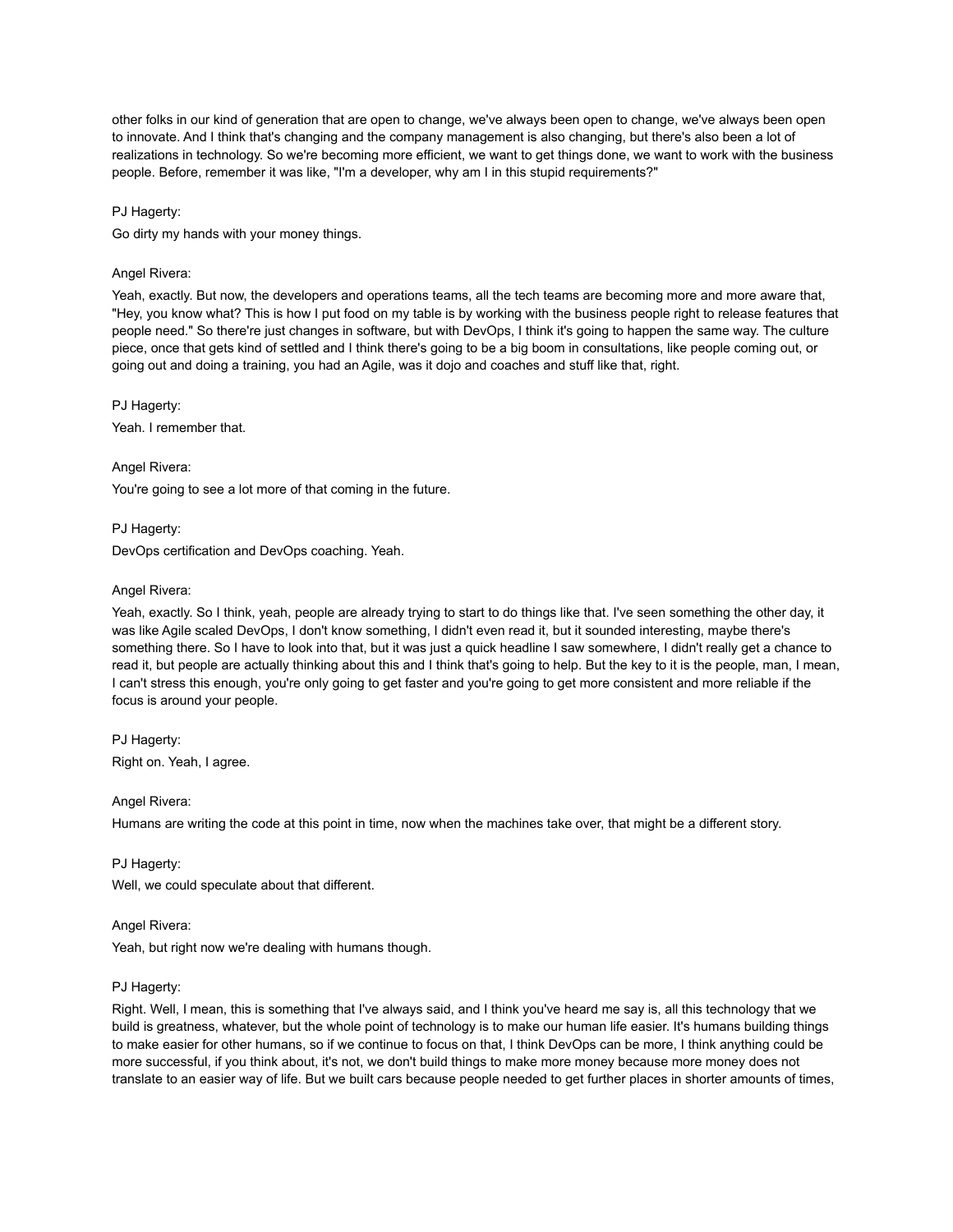or they need to get a bunch of supplies in shorter amount and we could get into the whole argument of how we've built machines that are more destructive than anything else, but this is not that place.

### Angel Rivera:

Yeah. We're talking DevOps.

# PJ Hagerty:

That's after the podcast. But where do you think like the innovations in DevOps are? Do you think that it's really like, as we build better communications, a lot of which came out of being in a pandemic and being like, "All right, all of our teams need to communicate, we have no way to get them all in the same room, how do we do that?" Or do you think the innovation comes from just like new and more inventive ways to deploy, to build tooling, to do things? I mean, it seems like some people are like, "Great, we've got Kubernetes, that's the end, we don't need anything else," but where do you think the innovation's coming from these days?

### Angel Rivera:

Yeah. The innovation's definitely going to be in humans, we already kind of covered that, but I still focus, that's the forefront. The next evolution or innovation I think is definitely going to be in the automation space, so being able to pawn like repetitive time-consuming tasks off to automation is the goal, that's how you're going to get faster. And the reason you're going to get faster is, you won't have to test your changes every time, you just pawn that off to something, then you can kind of forget about it, so I call it happy path, right? So if everything's clean and green, you don't think about those code changes anymore, but if you get a flag, a failure, whatever, then it's easier to context, which if your automation is performing all the testing validation, you need in a 10 minute period.

# Angel Rivera:

So the innovations are going to be around being more efficient as a human, as a developer, while leveraging automation. So that's going to be key in the automation bit, in the DevOps space, I think in any space really, but specifically in DevOps is going to be around just being able to offload those redundant time-consuming tasks, because what you're looking for again, is consistency, reliability. And once you have those two things, you gain efficiencies, that's always been my thing. So yeah, the innovations are going to be in there, I don't think the tooling is going to matter in the sense, what I mean by that is, with DevOps, the next innovation will be around including other people, other roles inside the practice of developing software. What I mean by that is, release, let's talk about release and deploy, those are two different things.

### Angel Rivera:

A release is a business function, so you get this product or feature changes right out to the world, to your customers. That whole process, it's bigger than a DevOps process, or whatever, or even software development life cycle, those are the tools, DevOps, SDLC, software development are the tools to get those products created and then distributed. And then once they're distributed, your tech teams are pretty much out of the picture at that point, you have actual release managers, business stakeholders actually monitoring those services. So the tech teams, yeah, we're still responsible for making sure technically, these things are up and running, but we're not the subject matter expert on the actual data. The data is separate and that's one of the other things I think is going to happen as far as like in the DevOps space, we're going to actually respect data for what it is.

### Angel Rivera:

It's the gold within the tech industry and a lot of developers and operators, for me, they don't really see it that way, they just worry about their little application that does something, creates data or whatever, but at the end of the day, the goal mine is in that data that we have, and I've always complained about this. My entire career is like, the focus is so lopsided, I don't know, maybe it's the companies that develop the tools that we use that keeps us focused. I feel like the big box companies that build these awesome tools, they keep us focused on the minutia of like trying to build an app that will handle the data, but if you look at it, what are we actually doing, we're producing data. And that is-

### PJ Hagerty:

And there's so much information that we haven't even touched.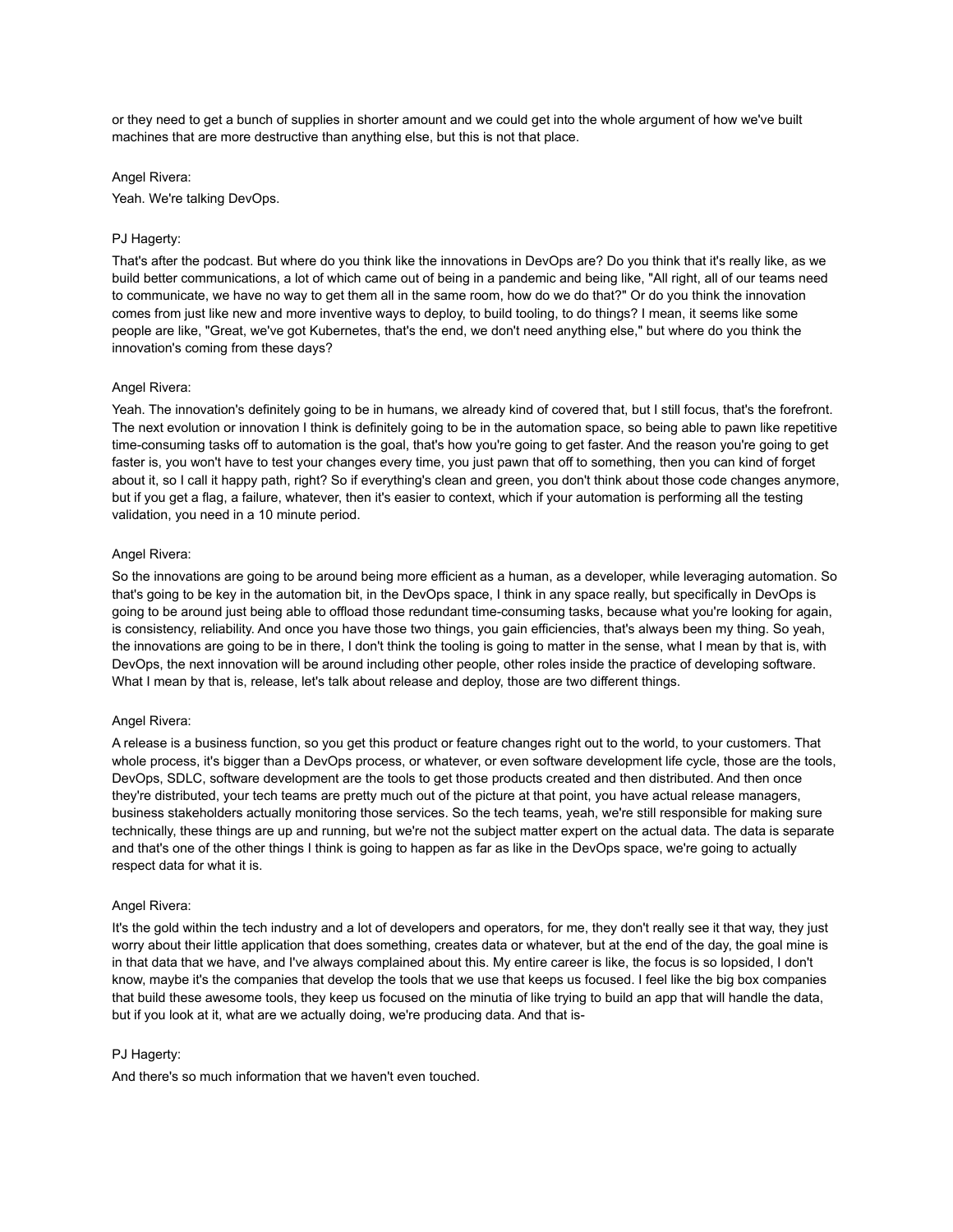## Angel Rivera:

Yeah, we haven't even scratched the surface of the value of that. I'm sure there're definitely organizations, I won't name them because it's going to be fair,

## PJ Hagerty:

Perhaps I could [inaudible 00:30:09] some of those organizations.

# Angel Rivera:

Yeah. But they're figuring it out, or they've already figured out. It's data, data, data, data, data, but yeah, I think the industry, you're going to see data rich, I've already started seeing like data pipelines, companies are toting or touting product solutions for data pipelines and whatever, the people that I know of myself even here, are pipeline, I'm like, "All right, how does this?" Right away, I can make that connection into an automated, like continuous delivery system or something like that. But yeah, I think there's going to be huge changes in how automation or innovations in automation, how they're leveraged and it's pretty exciting. I think, especially like with CircleCI, we're doing some pretty cool stuff that's addressing some of the things I talked about, like the release management bit. I don't know what your experience is, but most tech people that are actually building software, don't really care about that release process, all they care about is, or to them, the word release means, "Hey my changes are going to get distributed" and that's actually the definition, but I think there's more to that.

## PJ Hagerty:

There's more nuance. Yeah.

## Angel Rivera:

Yeah. A deployment is kind of like, a developer views a deployment as a release, but that's not the case, a deployment is just the function of distributing those changes and that's where I think the tech teams just stop thinking about that stuff. It's been released, we're done, they're actually probably been working on the new stuff, the next phase of changes when that stuff gets released, they don't even really know. And honestly, should they really care?

## PJ Hagerty:

Why should they care? Yeah.

## Angel Rivera:

Yeah. If there're no bugs, then gives a shit, I'm going to innovate. I'm going to focus on the stuff that matters and that's where, the automation will bring a lot of change as well as, the automation should take a lot of load off, like the crap work that we don't like to do. I like testing my changes, but I don't like to do it over and over. I like to just hand it off and then, "Hey, let me know when there's an exception, there's a failure," that's what I like because I can just keep rolling onto the next task in the sprint and move on. Let's build some cool stuff.

## PJ Hagerty:

Right. That's that's what you want to do? You want to focus on building more cool stuff not focus on all the day-to-day, little minute details of things. Angel is been awesome, what else do you got going on? Are you going any conferences? Where can they find you online?

## Angel Rivera:

Oh, yeah. So I'm going to be doing actually quite a bit of traveling, be hitting some conference in the elite [inaudible 00:33:08] in New York. I'll be at [inaudible 00:33:11] in Valencia, Spain, so if anybody wants to join me there. Yeah, now you can hit me up on Twitter, my handle is @punkdata, so if you want to reach out, I'm always open to conversations. Yeah, this is fun, man, I had a great time.

# PJ Hagerty:

Oh, I'm glad you joined us. Thanks so much for coming on, I'm hoping that I could bring you back and we could talk more. I mean maybe if someone wants to sponsor me going to Valencia for [inaudible 00:33:39], I'll re-interview Angel live in Valencia, Spain, but yeah, seriously, thank thanks for coming and hanging out. For those folks who are listening, we look